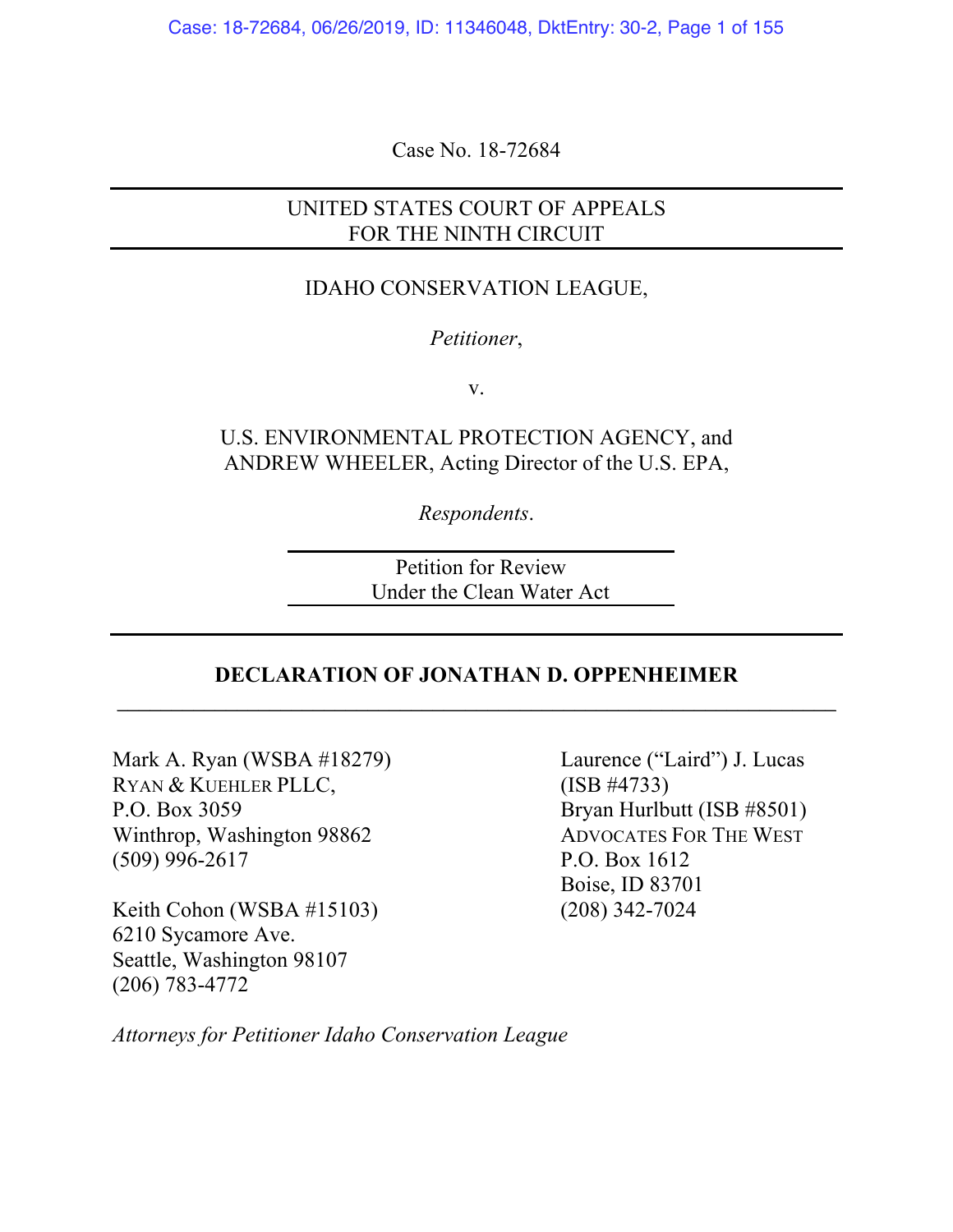I, JONATHAN D. OPPENHEIMER, state and declare as follows:

1. My name is Jonathan D. Oppenheimer. I live in Boise, Idaho, and am over 18 years of age. The following facts are based on my personal knowledge, and if called as a witness I would and could truthfully testify thereto.

2. I am employed by the Idaho Conservation League (ICL) as its Director of External Relations in ICL's Boise office. I have worked at ICL for more than 17 years. I am also a member of ICL and have been a member since 2002.

3. Founded in 1973, ICL is an Idaho non-profit corporation, recognized by the Internal Revenue Service as a Section  $501(c)(3)$  public charity. ICL has offices in Ketchum and Sandpoint, Idaho, in addition to its Boise headquarters.

4. ICL is Idaho's largest state-based conservation organization with around 30,000 supporters today. ICL's mission is to protect Idaho's environment through public education, citizen empowerment, and professional advocacy. Protecting and improving water quality throughout Idaho is central to ICL's mission and important to ICL's members.

5. One of the main ways ICL works to protect and improve water quality is through the Clean Water Act (CWA) and its National Pollution Discharge Elimination System (NPDES) permit program. From enactment of the modern CWA in 1972 and until recently, the NPDES program was administered in Idaho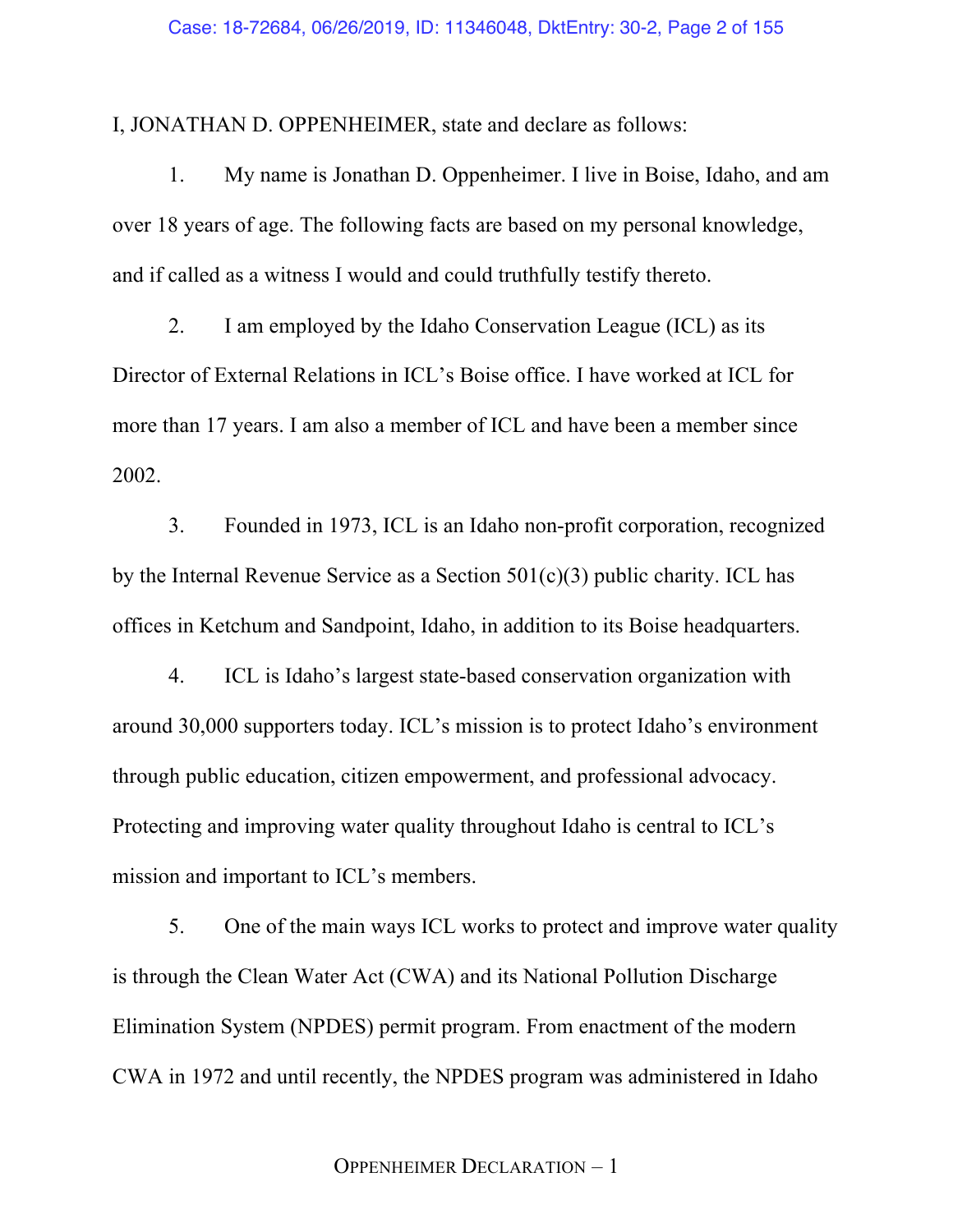by the U.S. Environmental Protection Agency (EPA). EPA's recent delegation of NPDES permitting authority to the Idaho Department of Environmental Quality (IDEQ) is the subject of this action.

6. For at least the last two decades, ICL staff, including myself, have regularly investigated CWA violations throughout Idaho. When necessary to bring about compliance, ICL initiates citizen suit enforcement actions against violators who discharge pollutants without NPDES permits or without complying with their permits. For years, ICL staff have also strived to comment on every NPDES permit proposed to be issued by EPA to pollution dischargers in Idaho, to ensure the CWA's requirements and goals are being met.

7. ICL staff, including myself, frequently engage in advocacy before the EPA, IDEQ, other agencies, legislative bodies, and other governmental entities to strengthen CWA and NPDES regulations, policies, implementation, and enforcement in Idaho. This includes ICL's comments submitted to EPA during EPA's review of the proposed delegation of NPDES permitting authority to Idaho—called the Idaho Pollutant Discharge Elimination System (IPDES)—and, prior to that, ICL's significant participation throughout DEQ's rulemaking process adopting IPDES.

8. As one example of ICL's significant engagement in CWA NPDES permitting and enforcement, for years I have devoted staff time at ICL to leading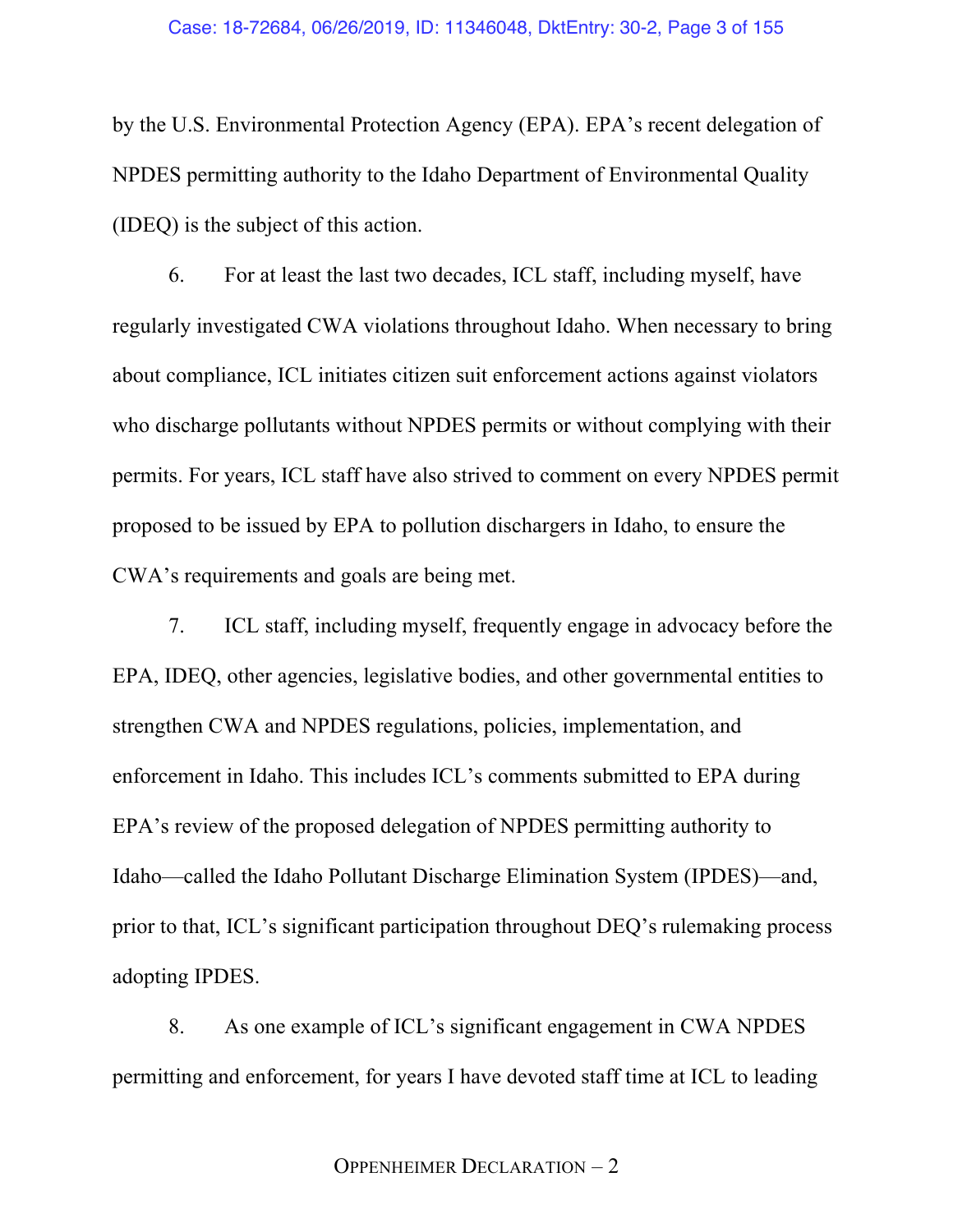### Case: 18-72684, 06/26/2019, ID: 11346048, DktEntry: 30-2, Page 4 of 155

our ongoing efforts to protect Idaho's rivers and fisheries from suction dredge mining. Suction dredge mining involves using an underwater nozzle to suck up riverbed materials, sort out gold on a floating watercraft, and discharge sediment and other pollutants to the river.

9. Much of ICL's work to protect Idaho rivers and streams from suction dredge mining has centered around CWA NPDES permitting. For example, I worked extensively for years to ensure that an NPDES permit is required to lawfully discharge suction dredge in Idaho. I also advocated for EPA to implement permitting systems for dredge miners to ensure CWA compliance. Ultimately, this resulted in the creation of a "general" NPDES permit for suction dredge mining in Idaho in 2013 to facilitate the permitting process for qualifying dredge mining operations on specified rivers and streams. Since then, I have spent time tracking and investigating suction dredge miners operating without NPDES permits and pursuing citizen suit enforcement actions against bad actors. Other ICL staff have also spent time on these efforts, and ICL has incurred additional expenses by hiring investigators to identify and document CWA violations by suction dredge miners.

10. Over the last few years, ICL has sent CWA notices of intent to sue to more than 20 suction dredge miners for discharging without an NPDES permit. ICL is currently the plaintiff in a CWA citizen suit enforcement action against a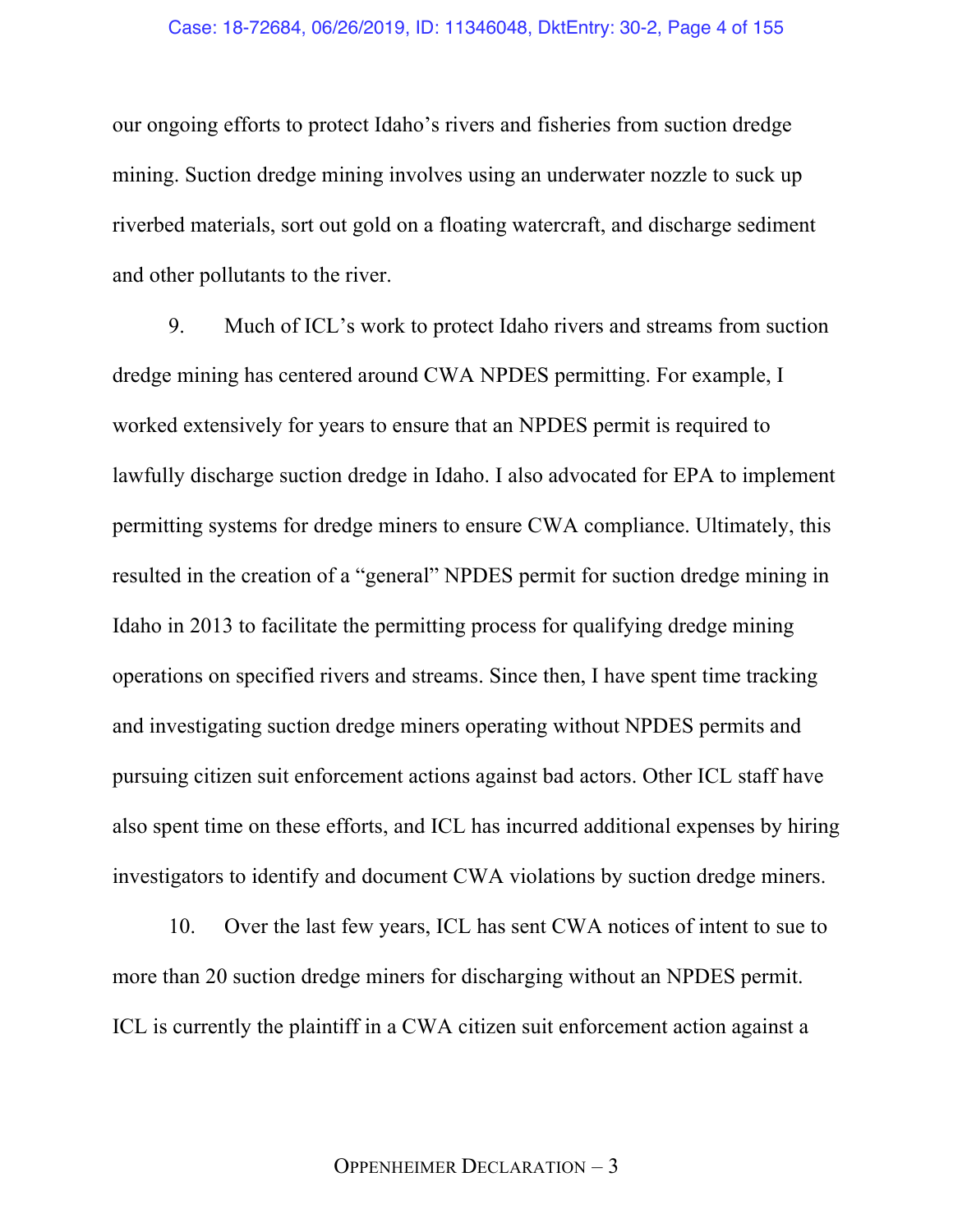### Case: 18-72684, 06/26/2019, ID: 11346048, DktEntry: 30-2, Page 5 of 155

suction dredge miner for operating a dredge and discharging pollutants in Idaho without an NPDES permit.

11. ICL's CWA enforcement against suction dredge miners has focused significant effort on dredging in the Clearwater River and its tributaries, because of the intensity of unpermitted dredging in that location, and because of the relative importance of the habitat in the watershed. The Clearwater, and particularly its South Fork, is important to ICL's mission, important to many ICL members who I know, and important to me personally. The South Fork Clearwater River is also popular for suction dredge mining, including for many miners who fail to, or are unwilling to, obtain and comply with NPDES permits.

12. The South Fork Clearwater River retains its free-flowing nature and has been deemed by the U.S. Forest Service to be eligible for listing under the Wild and Scenic Rivers Act. The South Fork Clearwater River provides important habitat for steelhead trout and bull trout, which are listed as "threatened" under the federal Endangered Species Act. It also provides important habitat for Chinook salmon, Pacific lamprey, gastropods (e.g., freshwater mussels), and other sensitive species.

13. Every summer I spend as much time in the Clearwater River watershed as my busy schedule allows. Most years, I make at least one personal trip to the area. For example, I've gone on weeklong trips to backpack and fish in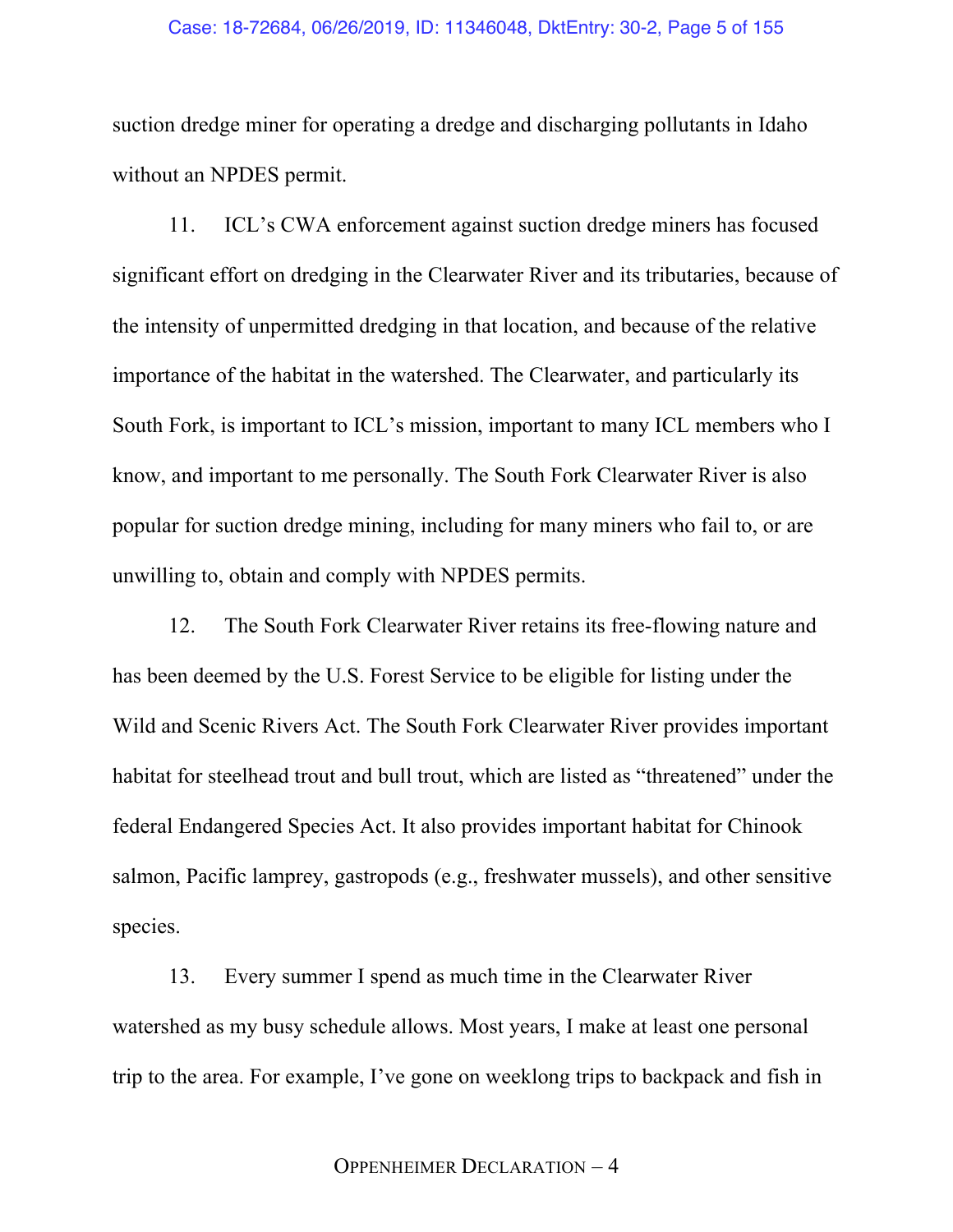the North Fork Clearwater River in 2009, Cayuse Creek in 2010, Meadow Creek and the Selway River in 2011, Trilby and Rattlesnake Lakes also in 2011, Kelly Creek in 2017, and Wind Lakes and Big Sand Lakes in the Selway-Bitterroot Wilderness in 2018. On other occasions I have camped and fished the Lochsa River and Selway River. I have also hiked and camped in and around Elk City and the South Fork Clearwater River corridor on multiple occasions in 2003, 2010, and 2018.

14. The South Fork Clearwater River is formed where the American River and Red River converge, and I have spent time along each of these rivers on numerous occasions since moving to Idaho in 2002. I have hiked up and fished along Johns Creek, a key steelhead spawning tributary to the South Fork Clearwater River. I have spent time in the Crooked River drainage which is another key tributary in the headwaters of the South Fork Clearwater River. On at least two occasions, I have stayed at the Walker Cabin, a historic Forest Service ranger cabin situated on the banks of the Crooked River. Most recently, in summer 2018, I camped near the small mountain hamlet of Orogrande, following field trips in the South Fork Clearwater River basin. I also spent a night along the headwaters of the American River at the Limber Luke Campground.

15. Because of my appreciation for the unique natural value of the South Fork Clearwater River watershed, I intend to continue making regular personal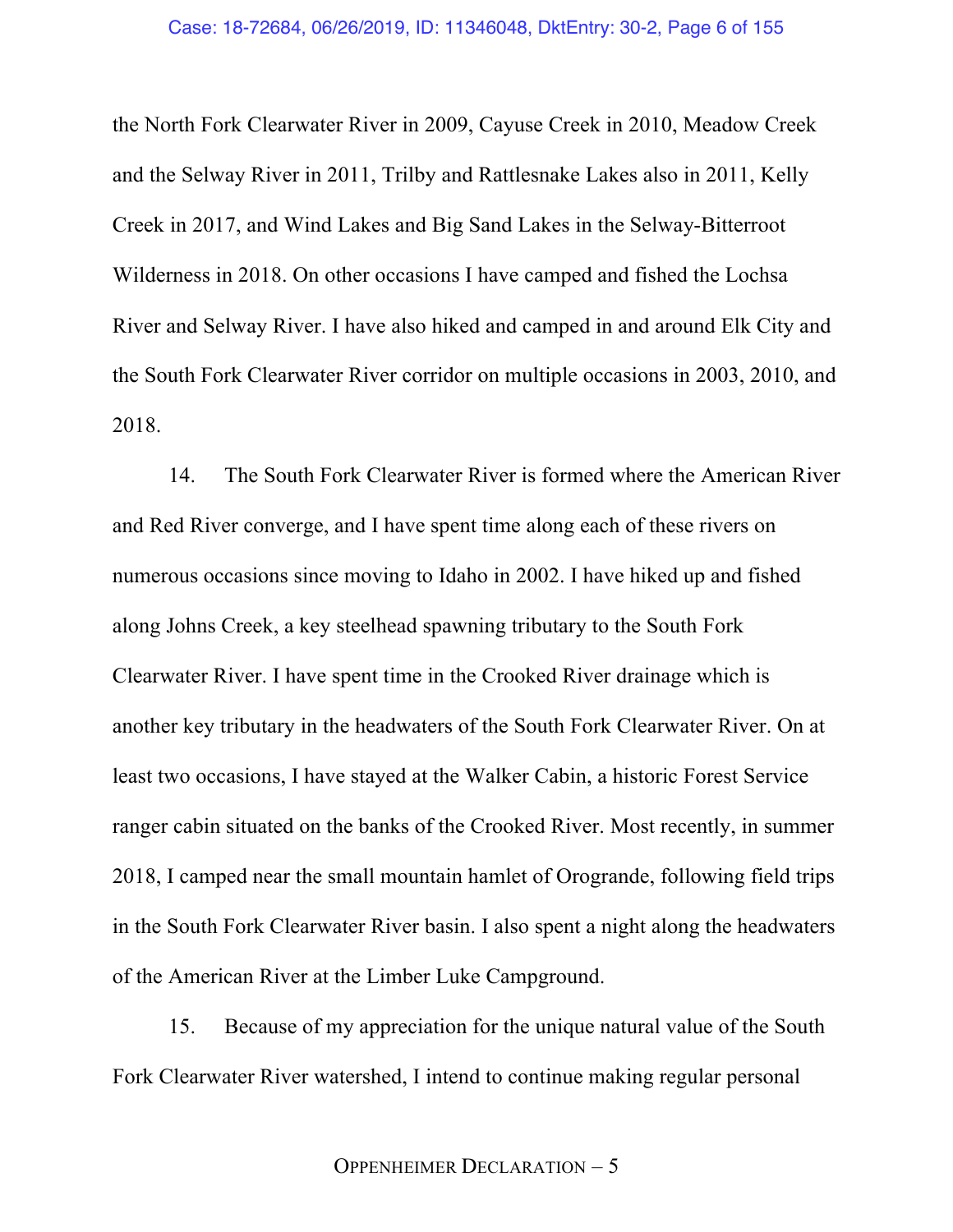visits to the region, as I have in the past, to backpack, fish, identify unique plants, gather mushrooms, camp, and enjoy the area's rich historic and cultural resources. For example, in September 2019, I have plans to visit the upper Selway River to enjoy backcountry fishing and to explore an area that I have never visited. I would also like to go steelhead fishing on the South Fork Clearwater River, and I plan to do so in 2019 or 2020 if steelhead returns are strong enough.

16. EPA's approval of the IPDES program harms my personal interests, impedes ICL's mission for clean water, and diverts ICL's resources.

17. The CWA allows for civil and criminal enforcement against anyone who discharges pollution without an NPDES permit or without complying with the terms of their permit. Government enforcement actions are an important tool allowing EPA or the State to take corrective action for CWA violations. Enforcement actions, and the threat of enforcement, also have a deterrent effect, which helps promote careful compliance with the CWA.

18. Under the IPDES program approved by EPA, the IDEQ's ability to bring enforcement actions is significantly curtailed and fails to meet the CWA's requirements. First, the IPDES program requires criminal negligence for misdemeanor enforcement actions, whereas the CWA provides for misdemeanors to be proved by simple negligence. Second, the IPDES imposes a two-year statute of limitations for civil enforcement actions, whereas the CWA sets a longer five-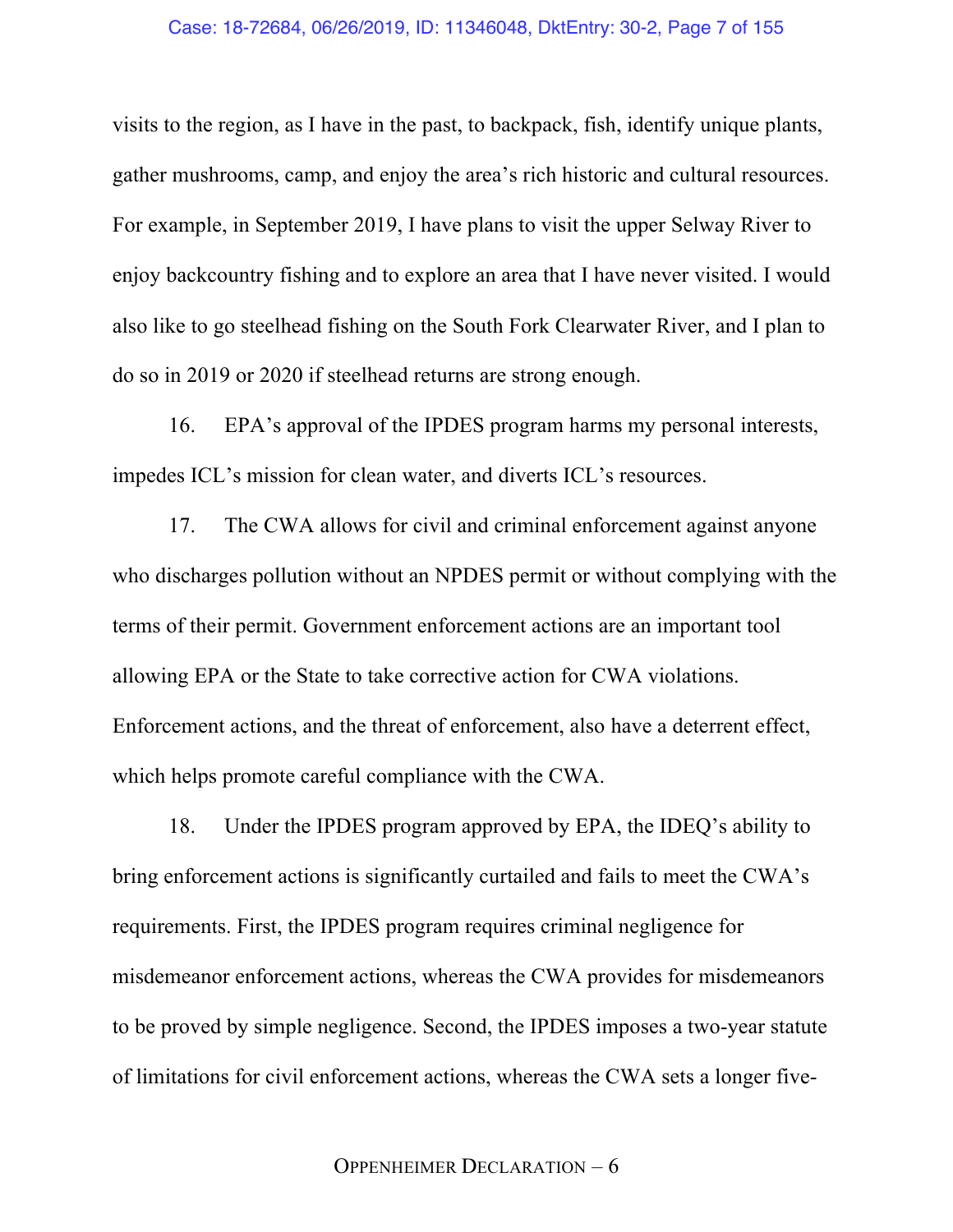### Case: 18-72684, 06/26/2019, ID: 11346048, DktEntry: 30-2, Page 8 of 155

year statute of limitations. As a result, the State is unable to pursue civil and criminal enforcement to the full extent the CWA calls for, and the IPDES program has less of a deterrent effect.

19. Because of these inadequacies of the IPDES program, I am concerned that even more suction dredge mining without NPDES permits is likely to occur in the South Fork Clearwater River and other Idaho rivers that ICL members and I enjoy and work hard to protect. This will harm me by degrading my experiences. I have witnessed unpermitted suction dredge mining and been disturbed by the sediment plumes discharged by miners, which degrade water quality, interfere with fish and other aquatic life, and diminish the aesthetic beauty of the South Fork Clearwater River, its tributaries, and other rivers in Idaho that I enjoy. If unpermitted dredging on the South Fork Clearwater River and other rivers remains rampant or increases, I will avoid visiting the South Fork Clearwater River and other areas I would like to visit, or will avoid engaging in activities I would like to engage in—like fishing—when I visit.

20. ICL will also be directly harmed by the IPDES program due to the State's inability to pursue civil and criminal enforcement actions against suction dredge miners to the extent required under the CWA. ICL has spent substantial resources over the years towards fulfilling its mission to protect and restore clean water by investigating and seeking to prevent suction dredge mining performed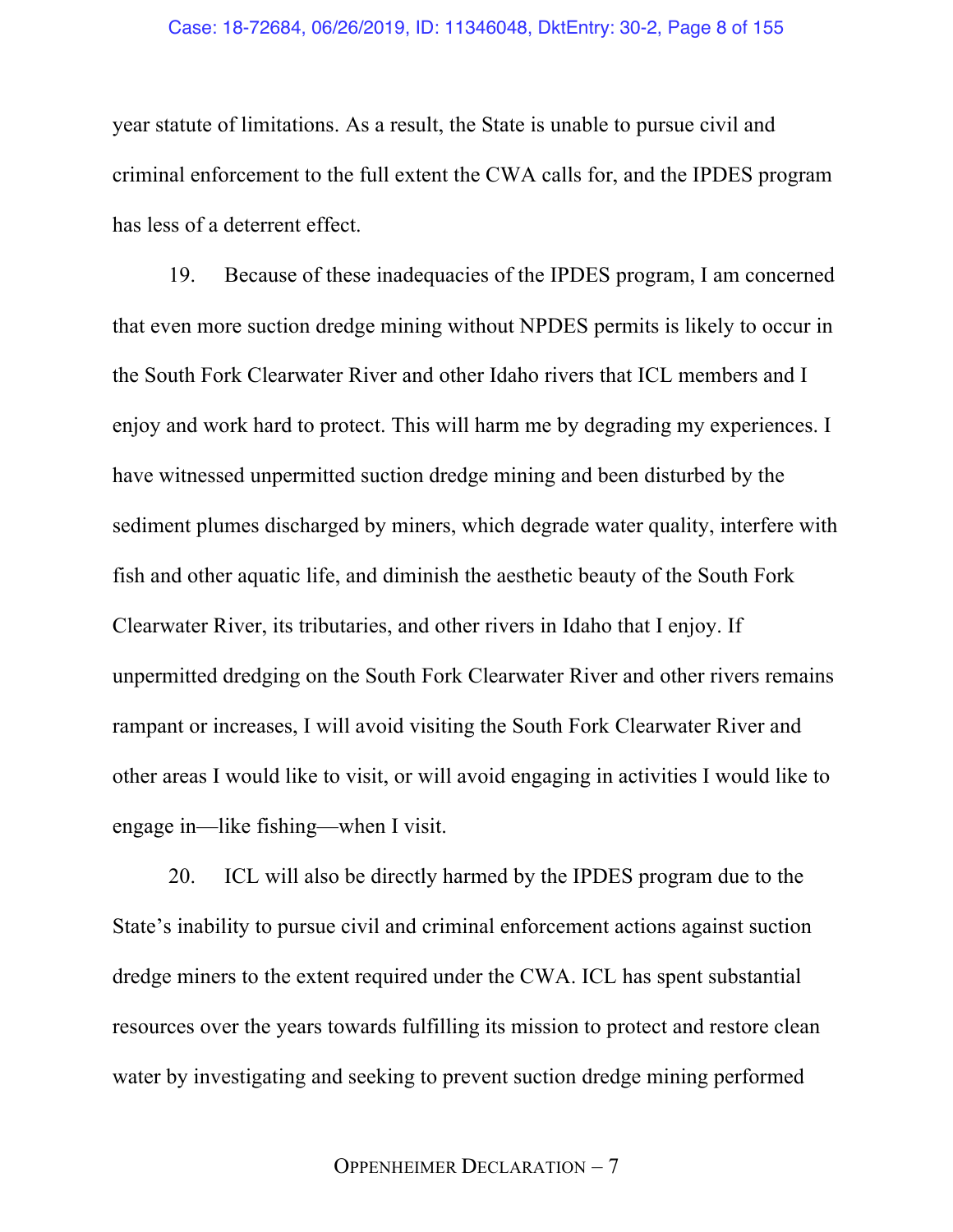without NPDES permits. In recent years, many more miners have obtained NPDES permits before dredging on the South Fork Clearwater River and other Idaho rivers than they used to, but dredging without a NPDES permit is still a widespread problem. It will be a significant burden for ICL to devote even more resources to unpermitted suction dredge mining and will divert resources from ICL's other organizational priorities if the IPDES program moves forward as approved by EPA.

21. ICL's interests, and my personal interests, in clean water that are harmed by EPA's approval of the IPDES program are not limited to the South Fork Clearwater River or to suction dredge mining. Another example of ICL's significant interest in NPDES permitting and clean water, and my personal interests in the same, is ICL's Snake River Campaign.

22. I am leading ICL's Snake River Campaign, which has the goal of making the Snake River swimmable and fishable again. This Campaign is critical to ICL's mission, as the Snake River is Idaho's largest river and faces serious pollution problems. In eastern Idaho, the Snake River is a blue-ribbon trout stream, a world-famous fishing destination, and a refuge for people and wildlife. Downstream, as the Snake River flows west across southern Idaho, it becomes highly polluted. By the time the Snake River reaches western Idaho, it is so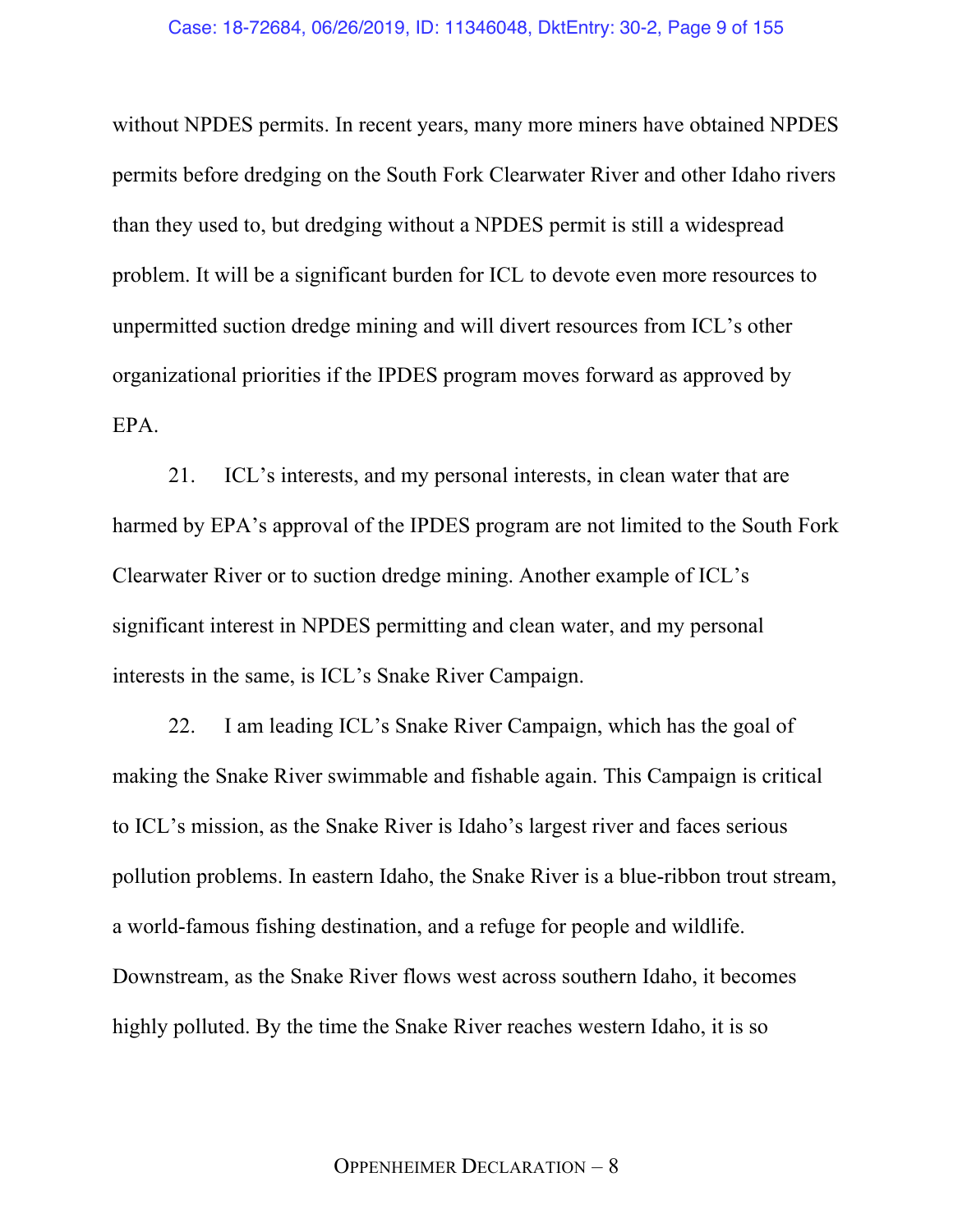polluted the State of Idaho warns people not to eat fish caught from its waters, not to touch the water, and not to let their dogs swim in the River.

23. Attached to this declaration as Exhibit A is a true and correct copy of an August 11, 2014 article in *High Country News* by Richard Manning titled, "Idaho's sewer system is the Snake River."<sup>1</sup> The article explores the severe water quality problems on the Snake River that ICL aims to address through its Snake River Campaign.

24. To carry out the Snake River Campaign, ICL is working to increase water flows and decrease water pollution in the Snake River. Point sources of pollution subject to CWA NPDES permitting contribute to the Snake River's water quality problems. Point sources polluting the Snake River include industrial facilities (particularly food-processing plants and mines), municipal wastewater treatment plants, and agricultural facilities such as fish farms and confined animal feeding operations (CAFOs), like dairies and cattle feedlots.

25. ICL is working to ensure point sources on the Snake River and its tributaries obtain and comply with NPDES permits and to ensure NPDES permits are stringent enough to fulfill the mandates and goals of the CWA, like achieving compliance with water quality standards. ICL regularly comments on proposed

<sup>&</sup>lt;sup>1</sup> Available at https://www.hcn.org/issues/46.13/idahos-sewer-system-is-the-snakeriver

<sup>(</sup>visited Jun. 25, 2019).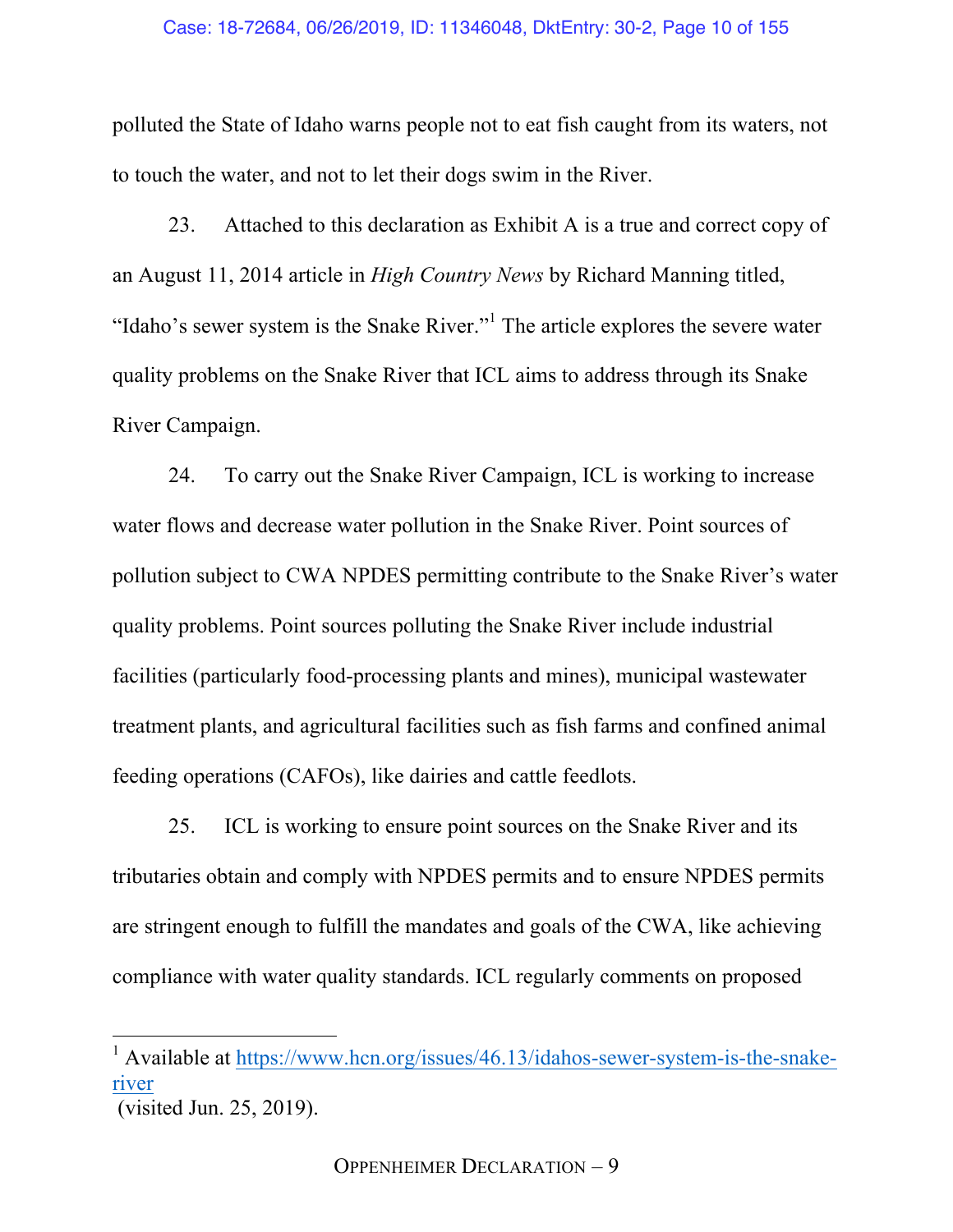NPDES permits and advocates to EPA and DEQ for more stringent NPDES permits and permitting guidelines in the Snake River watershed. ICL also investigates compliance with CWA permitting requirements throughout the Snake River watershed, working to inform regulatory agencies of violators and pursuing its own citizen suit enforcement actions when needed. ICL has invested substantial funds and organizational resources to these ends.

26. For example, ICL has devoted substantial staff time over the last several years investigating under-performing municipal wastewater treatment plants throughout the Snake River watershed and advocating for theses plants to comply with their NPDES permits. ICL has initiated the CWA citizen suit enforcement process by sending 60-day notices of intent to sue to at least six municipal wastewater treatment plants that discharge pollutants to the Snake River or its tributaries in violation of their permits, and is actively working to resolve these matters with the hope of ensuring these plants meet the pollution limits in their NPDES permits.

27. ICL has also devoted substantial staff time and other organizational resources to ensuring mining operations that discharge pollutants in the Snake River watershed obtain and comply with NPDES permits. As one example, ICL remains engaged in longstanding CWA citizen suit litigation against a mining company that discharges pollutants in the headwaters of the Boise River, which is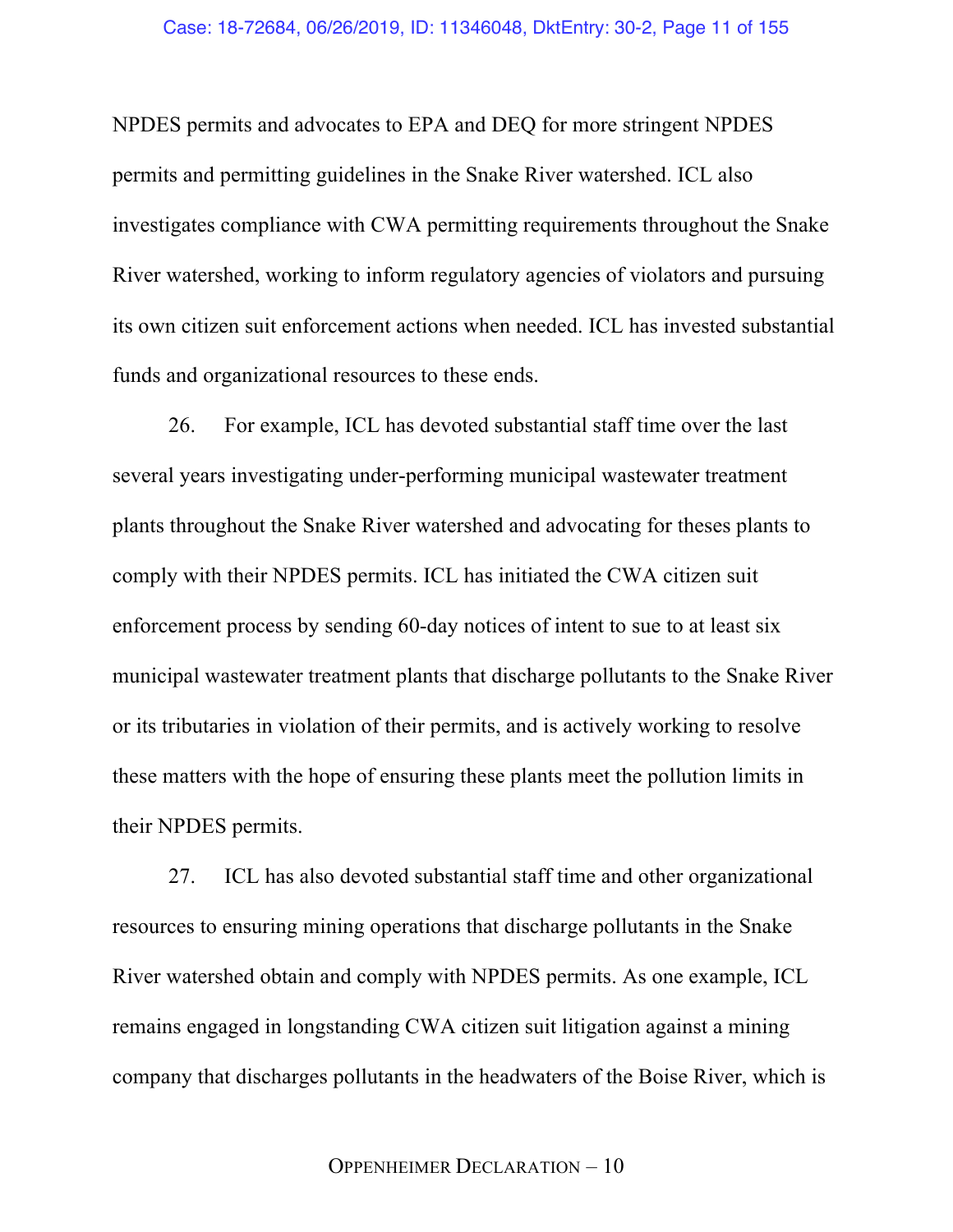a major tributary to the Snake River. As another example, last year ICL settled a CWA citizen suit enforcement action against the State of Idaho for discharging pollutants from a mine site to the Big Wood River, another tributary to the Snake River.

28. ICL has also devoted substantial staff time and other resources to advocating for a robust NPDES permitting program for CAFOs and investigating CWA compliance at CAFOs. Over the last 20 to 30 years, the number of CAFOs in Idaho—particularly along the Snake River plain in southern Idaho—has increased dramatically. ICL advocated for EPA's creation of a CAFO general NPDES permit in Idaho, which EPA first issued in 2012. Since 2012, ICL has monitored and investigated unpermitted CAFOs that may discharge pollutants to the Snake River and its tributaries but do not have NPDES permits.

29. CAFOs are major sources of pollution in Idaho, primarily due to the massive quantities of manure they generate and the fact that they are severely under-regulated.

30. Attached as Exhibit B is a true and correct copy of an EPA's December 31, 1998 report titled "Environmental Impacts of Animal Feeding Operations."<sup>2</sup> The report provides details on how animal feeding operations,

<sup>&</sup>lt;sup>2</sup> Available at

https://milk.procon.org/sourcefiles/Impacts\_Animal\_Feeding\_Operations.pdf (visited Jun. 25, 2019).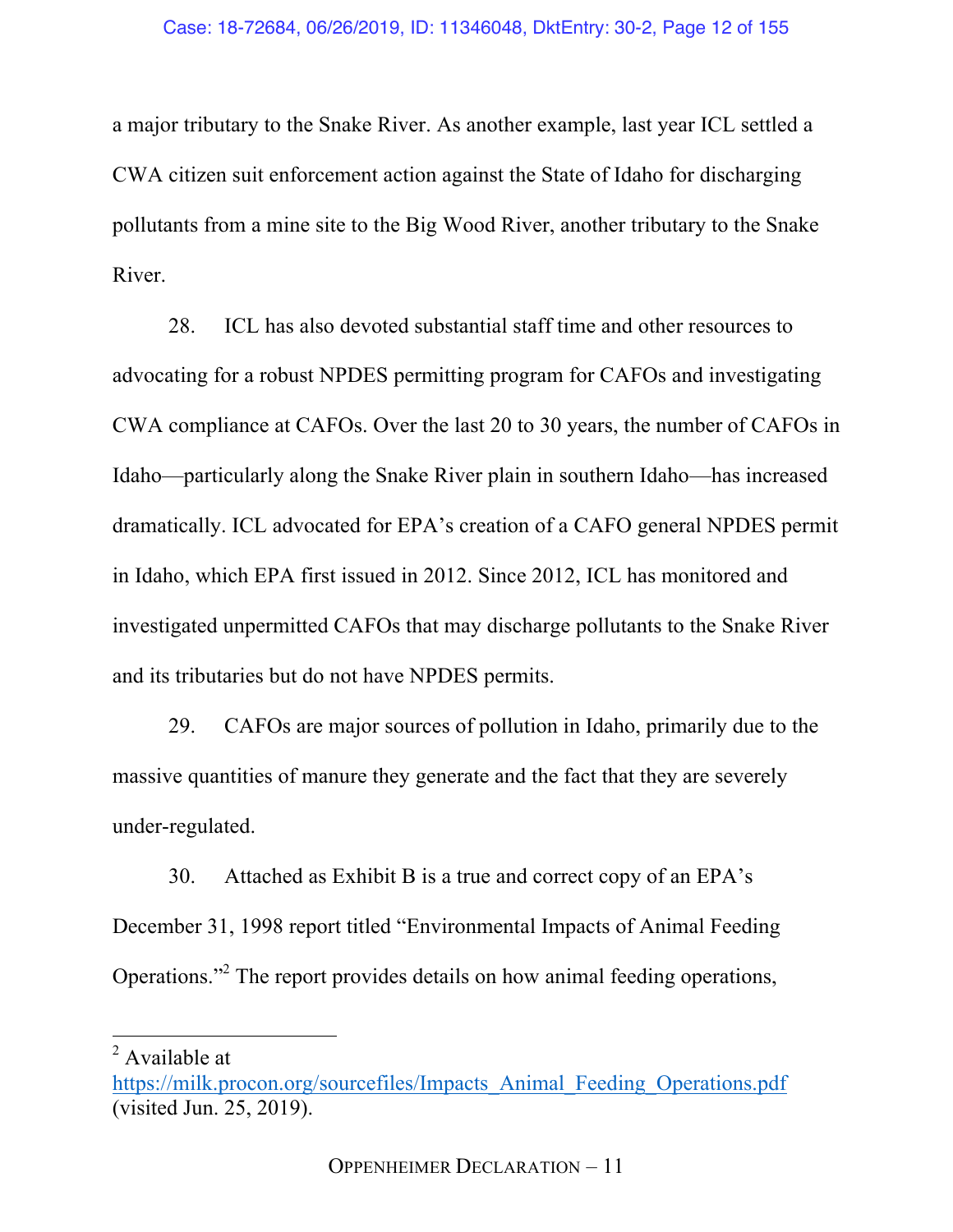including CAFOs, cause water pollution and confirms that such operations are a significant environmental concern across the U.S. because of their impacts to water quality.

31. Attached as Exhibit C is a true and correct copy of a January 2003 GAO study titled "Increased EPA Oversight Will Improve Environmental Program for Concentrated Animal Feeding Operations."<sup>3</sup> The report was prepared as part of EPA's development of new CWA regulations for CAFOs. GAO found that until the mid 1990s, EPA paid little attention to CAFOs, and regulatory loopholes allowed many CAFOs to avoid regulation. As a result, the report found many operations EPA believes to be polluting the nation's waters remain unregulated. The report concluded EPA will need to increase its oversight of state programs to ensure new CWA requirements are adopted and implemented for CAFOs.

32. Attached as Exhibit D is a true and correct copy of a September 1, 2010 article by Scott Weaver in the *Boise Weekly* titled "Cow Country: The Rise of the CAFO in Idaho."4 The article explains how, beginning in the 1980s as the regulation of dairies increased in California, dairies moved to Idaho where regulations are lax. The article describes the corresponding decline in water quality across the Snake River plain as CAFOs proliferated. The article also explains the

 <sup>3</sup> Available at https://www.gao.gov/new.items/d03285.pdf (visited Jun. 25, 2019).

<sup>4</sup> Available at https://www.boiseweekly.com/boise/cow-country-the-rise-of-thecafo-in-idaho/Content?oid=1755457 (visited Jun. 25, 2019).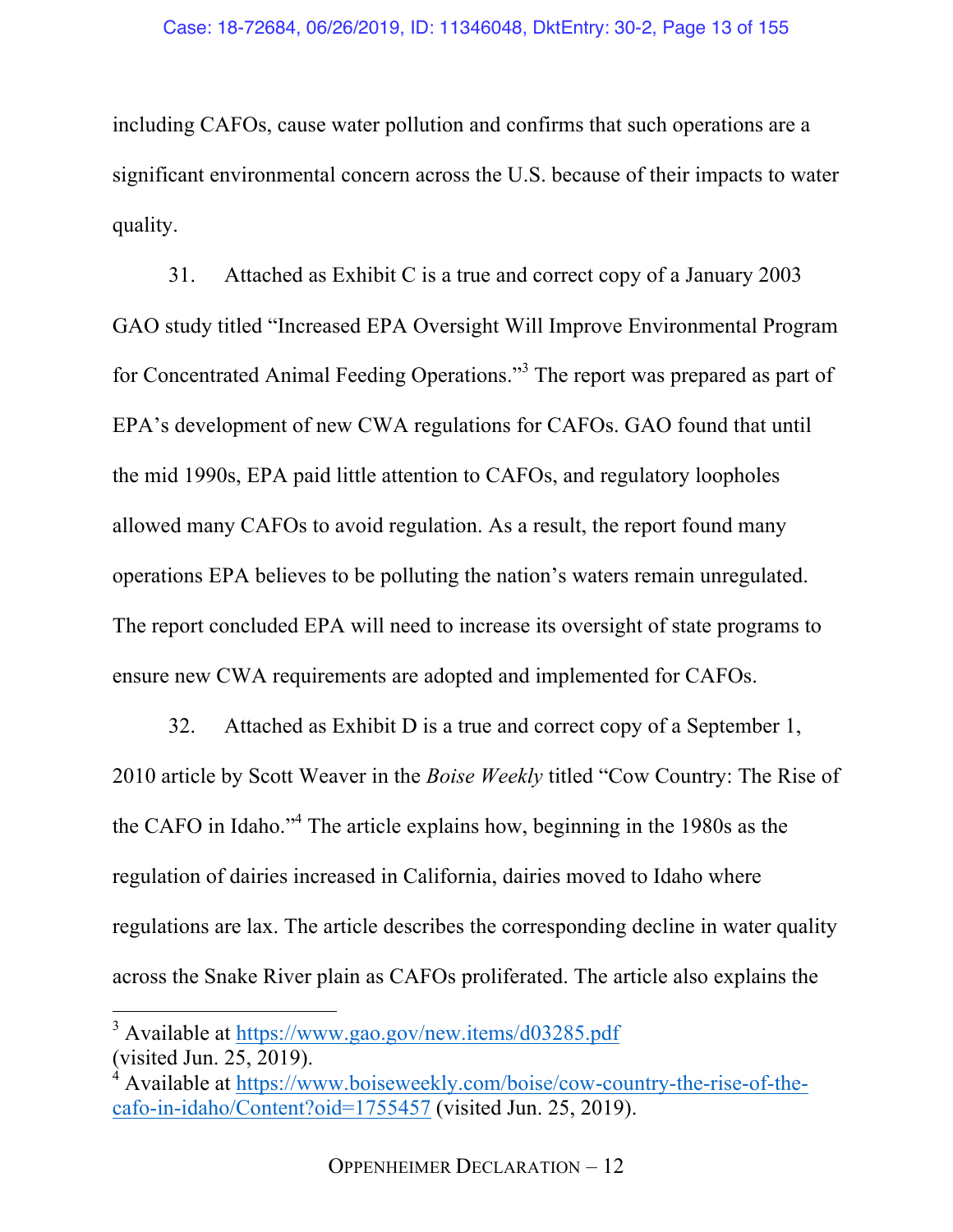role that the Idaho State Department of Agriculture (ISDA) plays in overseeing CAFOs and Idaho's laws exempting CAFO plans from public disclosure. According to the article, in 2009, EPA backed out of a Memoranda of Understanding with ISDA and the beef and dairy industries that let ISDA carry out all inspections, because EPA worried ISDA could not enforce the CWA and was worried about close relationship between industry and ISDA.

33. Attached as Exhibit E is a true and correct copy of an EPA webpage on "Estimated Animal Agriculture Nitrogen and Phosphorus from Manure" based on 2007 data.<sup>5</sup> The webpage explains that animal agriculture is a "primary source" of nutrient (nitrogen and phosphorus) pollution and that manure runoff from CAFOs "often reaches surface and groundwater systems through surface runoff or infiltration." The webpage states: "Permitting discharging CAFOs to limit nitrogen and phosphorus discharge to surface waters, and implementing best management practices outlined in a manure management plan are critical steps to protection water quality." The table on the webpage shows Idaho is among the states with high estimated animal manure rates.

 <sup>5</sup> Available at https://www.epa.gov/nutrient-policy-data/estimated-animalagriculture-nitrogen-and-phosphorus-manure (visited Jun. 25, 2019).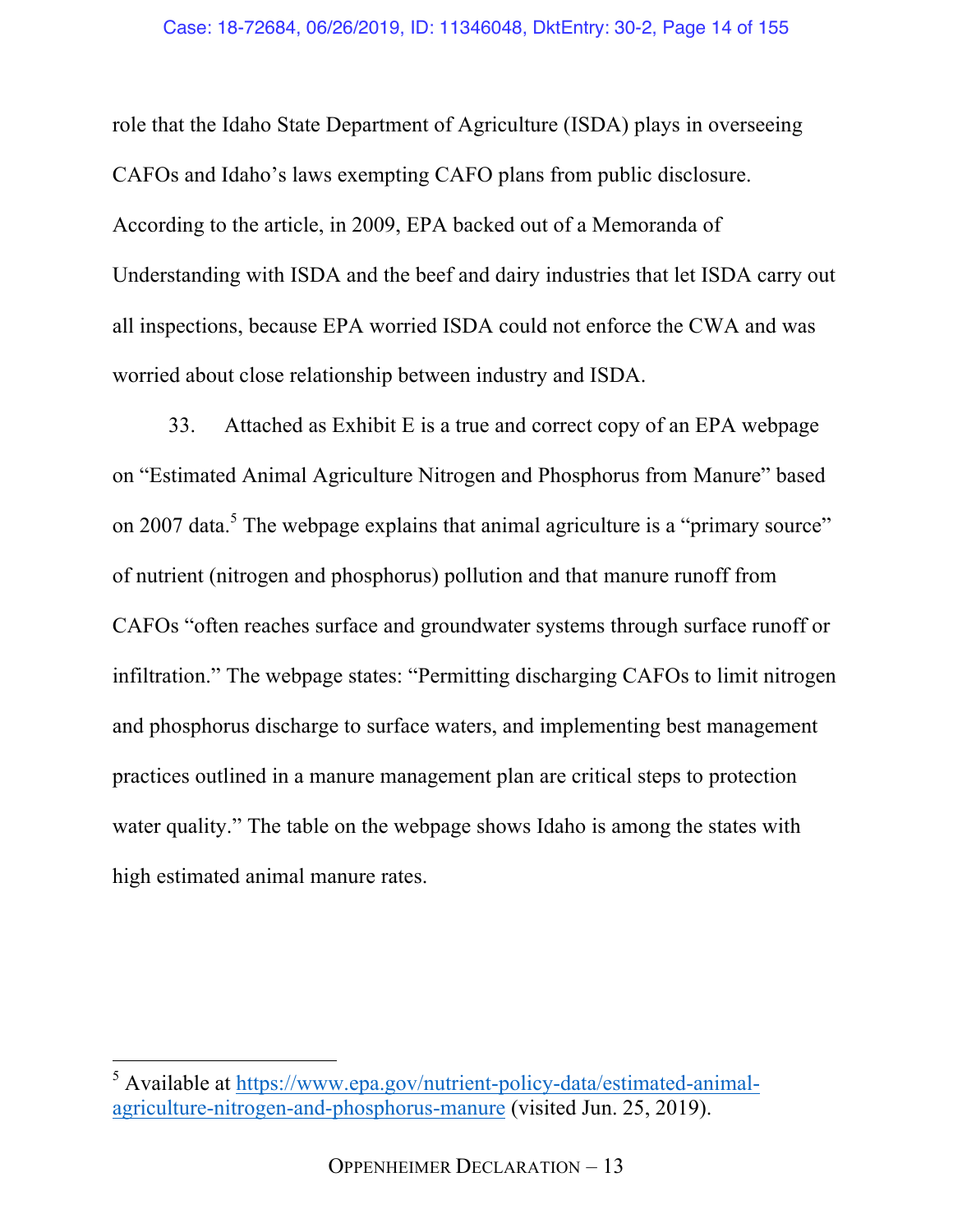34. Attached as Exhibit F is a true and correct copy of an EPA table providing a summary of NPDES CAFO permits by state in 2017.<sup>6</sup> Notably, while Idaho has 365 CAFOs, not a single CAFO in Idaho holds an NPDES permit, including the general NPDES permit created in 2012.

35. ICL's Snake River Campaign is important to ICL's members, many of whom live, work, and recreate on or near the Snake River. I know ICL members who use the Snake River to get their drinking water, whitewater raft, swim, fish, and engage in other activities that depend on a healthy and clean Snake River.

36. I regularly visit the Snake River for personal and professional purposes. I intend to continue regularly visiting the Snake River as I have in the past and would like to visit the Snake River even more. However, due to water quality concerns, I spend less time on and around the Snake River than I would like.

37. In June 2019, I visited the Snake River near the City of Twin Falls, below the discharge for the Twin Falls wastewater treatment plant. Due to low water flows, high levels of nutrient pollution—which come from point sources like the City's wastewater treatment plant—and other water quality issues, I observed aquatic plants, known as macrophytes, in the Snake River. Macrophytes, which have grown in abundance and increasingly create problems, can impair water

 <sup>6</sup> Available at https://www.epa.gov/sites/production/files/2018- 05/documents/tracksum\_endyear\_2017.pdf (visited Jun. 25, 2019).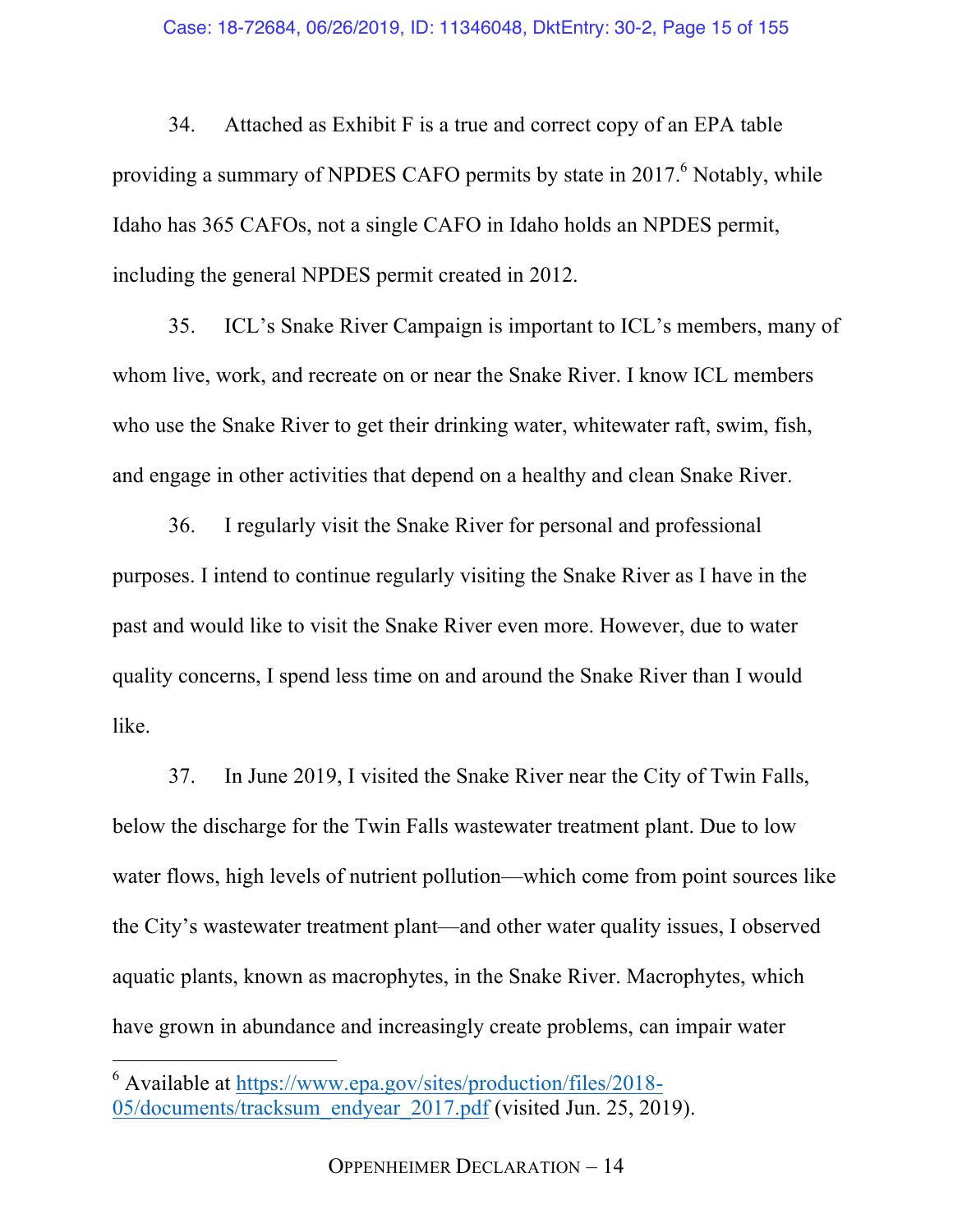quality, fish habitat, and recreation. I visited the Snake River to investigate current rates of macrophytic growth, and to identify water quality concerns. Based on what I saw, my level of concern has grown. The water had a distinctive greenish tint, appeared murky and was not inviting for fishing, swimming, wading, or other activities I would like to do in the Snake River. There were areas where the previous year's macrophytes were still visible. In addition, sediment was coating many of the rocks, which provides an optimal seedbed for macrophytes. I plan to return to the area to monitor growth of macrophytes and to compare conditions later in 2019 and in 2020. When I return, I hope to see clean water, healthy fish, and other healthy aquatic life, and I would like to wade in and swim in the River. However, I worry that the River will still be polluted and not suitable, pleasant, or safe for such activities.

38. During the spring of 2018, I visited multiple areas along the Snake River as a guest of the Twin Falls Canal Company to observe areas of water quality concern and observe projects being implemented to capture sediment and nutrients, in an effort to improve water quality in the river. I visited Milner Dam, upstream from Twin Falls, which completely diverts the flow of the river for portions of the year. I also visited several areas where artificial wetlands have been created to slow down agricultural return flows in order to capture sediment. I learned about efforts to convert farmers to more efficient sprinkler irrigation,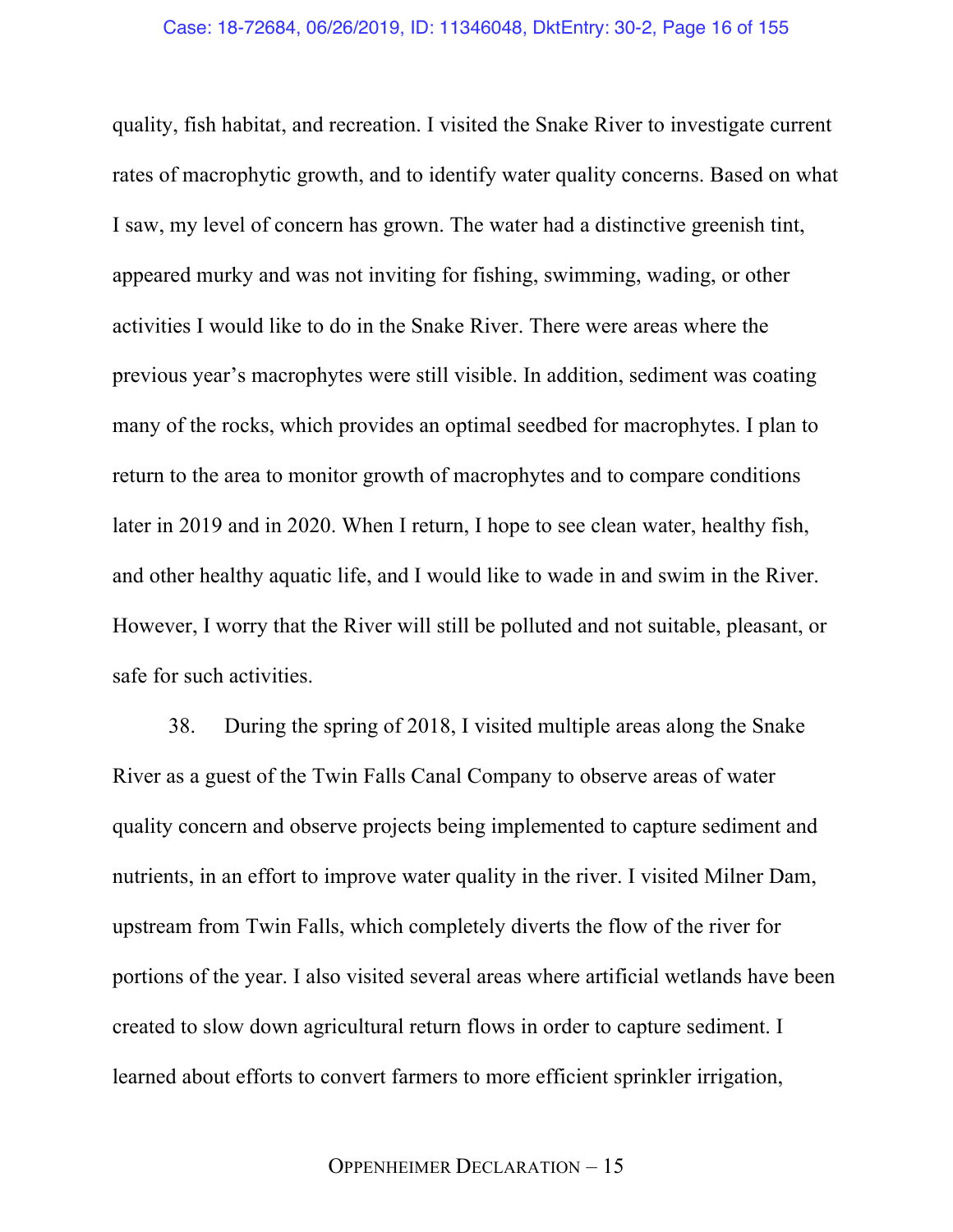which reduces erosion and sedimentation as compared to flood irrigation techniques. I also learned about the coulees and other tributaries that flow into the Snake River that are a major source of sediment and nutrients. I plan to return to many of the areas to monitor progress and to visit other projects as they are constructed. I worry that even if these projects are successful, there are so many point sources—including CAFOs—and other pollution sources to the Snake River that water quality will remain degraded and the River will still not be fishable and swimmable.

39. In 2018, I participated in an overflight of the Snake River with EcoFlight, a Colorado-based non-profit that spotlights environmental issues through overflights. I travelled with colleagues and members of the news media to view the extent and impacts of CAFOs and other industrial-scale dairy farming activities on the Snake River in southern Idaho. I saw dozens of large dairies and their accompanying facilities, including wastewater lagoons, manure stacks, milking sheds, shade barns, and other building, yards, and enclosures. At several dairy farms, I was struck by the unnatural color of the water in the waste lagoons. We also flew over the large Simplot Feedlot near Grandview, Idaho, one of the largest feedlots in the nation, which has a capacity estimated at 150,000 cattle. I am concerned that none of these CAFOs are covered by NPDES permits. I am confident that pollutants are entering waters of the United States from these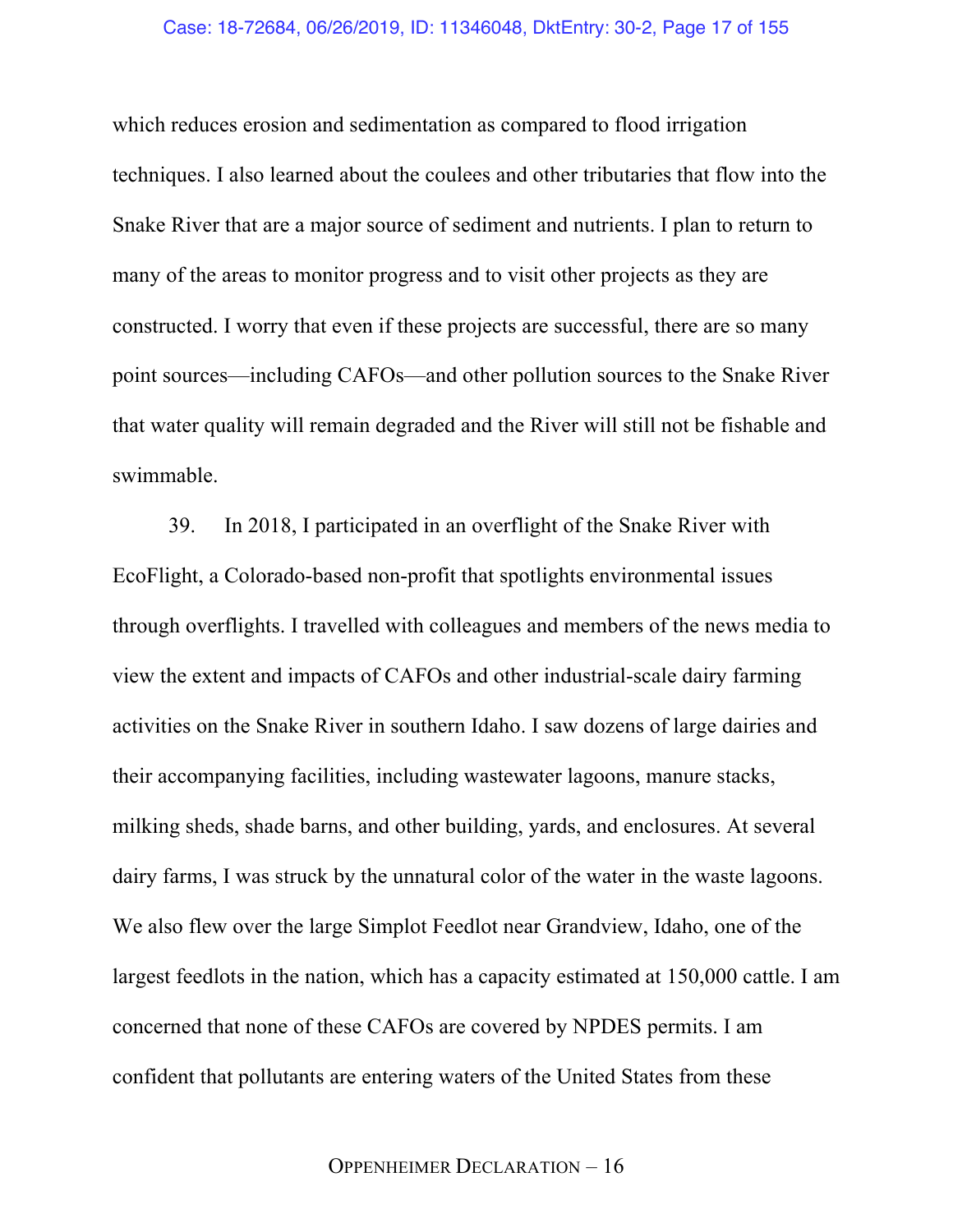#### Case: 18-72684, 06/26/2019, ID: 11346048, DktEntry: 30-2, Page 18 of 155

operations, and that the permitting and monitoring authority is placed within ISDA, which has less robust protections in place for the environment. I look forward to future field trips and overflights with EcoFlight, or other similar organizations to view changes over time.

40. In 2018, I visited the Fort Hall Indian Reservation and went fishing and explored in the Fort Hall Bottoms. The area is fed by many natural springs that appear to provide cold, clean water refugia for fish and other aquatic species and which flow into the nearby Snake River. Because the water is cleaner here than on the nearby Snake River, there is better fish habitat. I saw children swimming, and I was able to wade and fish without concern for my health or the health of the environment. I plan to return to the Fort Hall Bottoms in September of 2019 to fish for trout, a cold-water dependent fish species.

41. I also hope to visit and fish near the outlet of American Falls Dam on the Snake River in southern Idaho. I have heard trout fishing can be good there. I enjoy eating fish that I catch, but out of my concern for water quality in the Snake River, I would not plan to eat any of the fish that I might catch near the outlet of American Falls Dam.

42. These are just some of my recent visits to the Snake River. I have also fished for steelhead and other trout over the years at several locations on the Snake River and its major tributaries. In 2015, I visited the Snake River near Lewiston,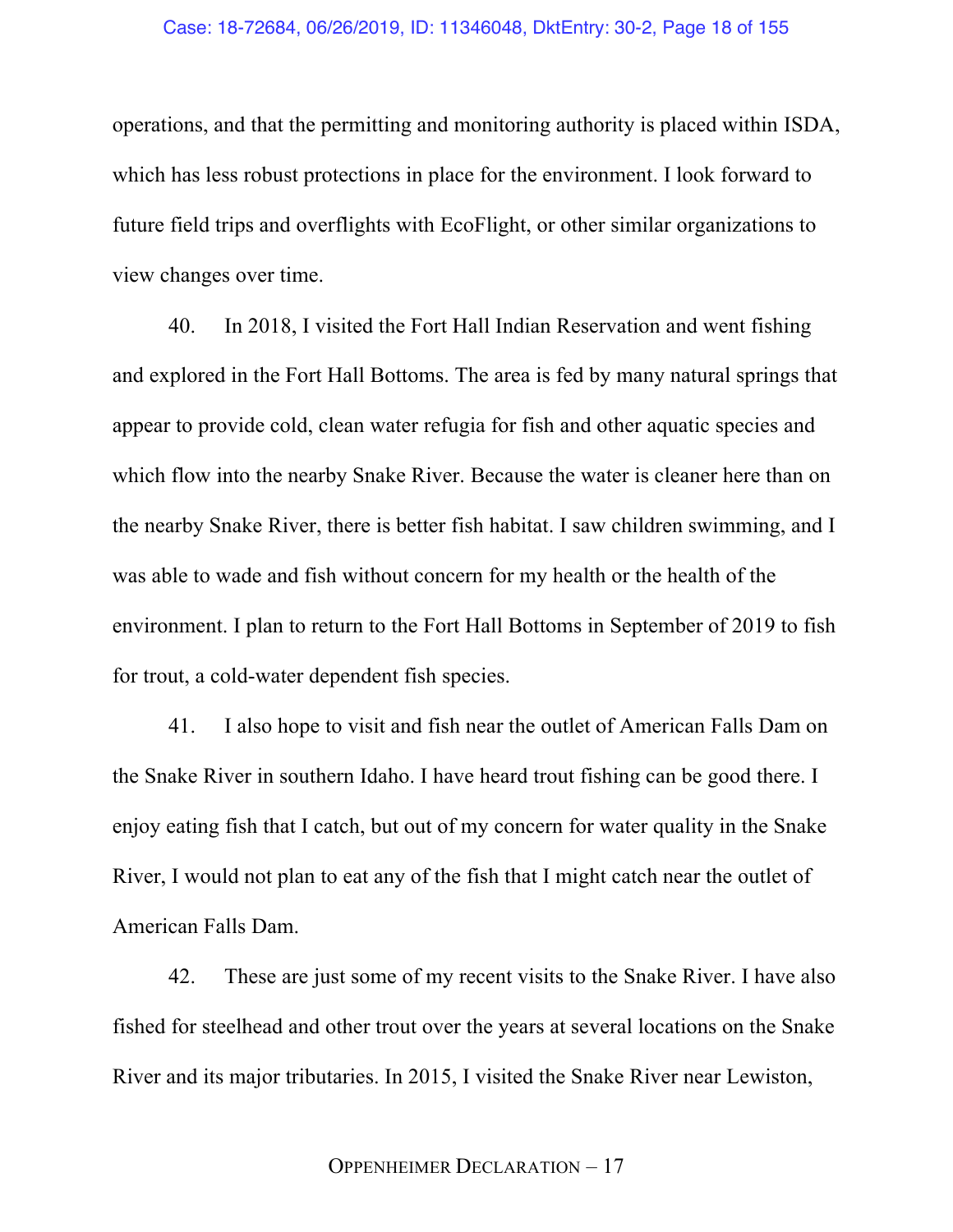Idaho, and fished for steelhead. I travelled on the river to Buffalo Eddy, a historic site important to the Nez Perce Tribe. In 2014, I visited the Grand Ronde River in Oregon, which flows to the Snake River, and fished for steelhead that travel between the Grand Ronde and the Snake. From 2007 to 2010, on two separate occasions I visited and fished Henry's Lake, which is in the headwaters of the Henry's Fork of the Snake River, near Island Park. Around 2010, I visited and fished the Warm River, a tributary to Henry's Fork. From 2002 through 2004, when I lived in Moscow, Idaho, I drove across the Snake River on numerous occasions and fished for steelhead nearby in the Clearwater River, the largest tributary to the Snake River.

43. Notably, most of my fishing has been limited to the upper Snake River in eastern Idaho and the lower Snake River in north Idaho where water quality is better and fish populations are healthier. I have hardly spent any time fishing the middle Snake River watershed. Living in Boise, I am much closer to the middle Snake River, and I would like to fish there more. However, many native fish populations are depressed or non-existent due, at least in part, to water pollution in the middle Snake River. I would like to fish for salmon and trout in the middle Snake River above Hells Canyon. However, while reintroducing salmon to the area has been identified as important to help recover Idaho's threatened salmon runs, scientists and fishery experts have recognized the middle Snake River is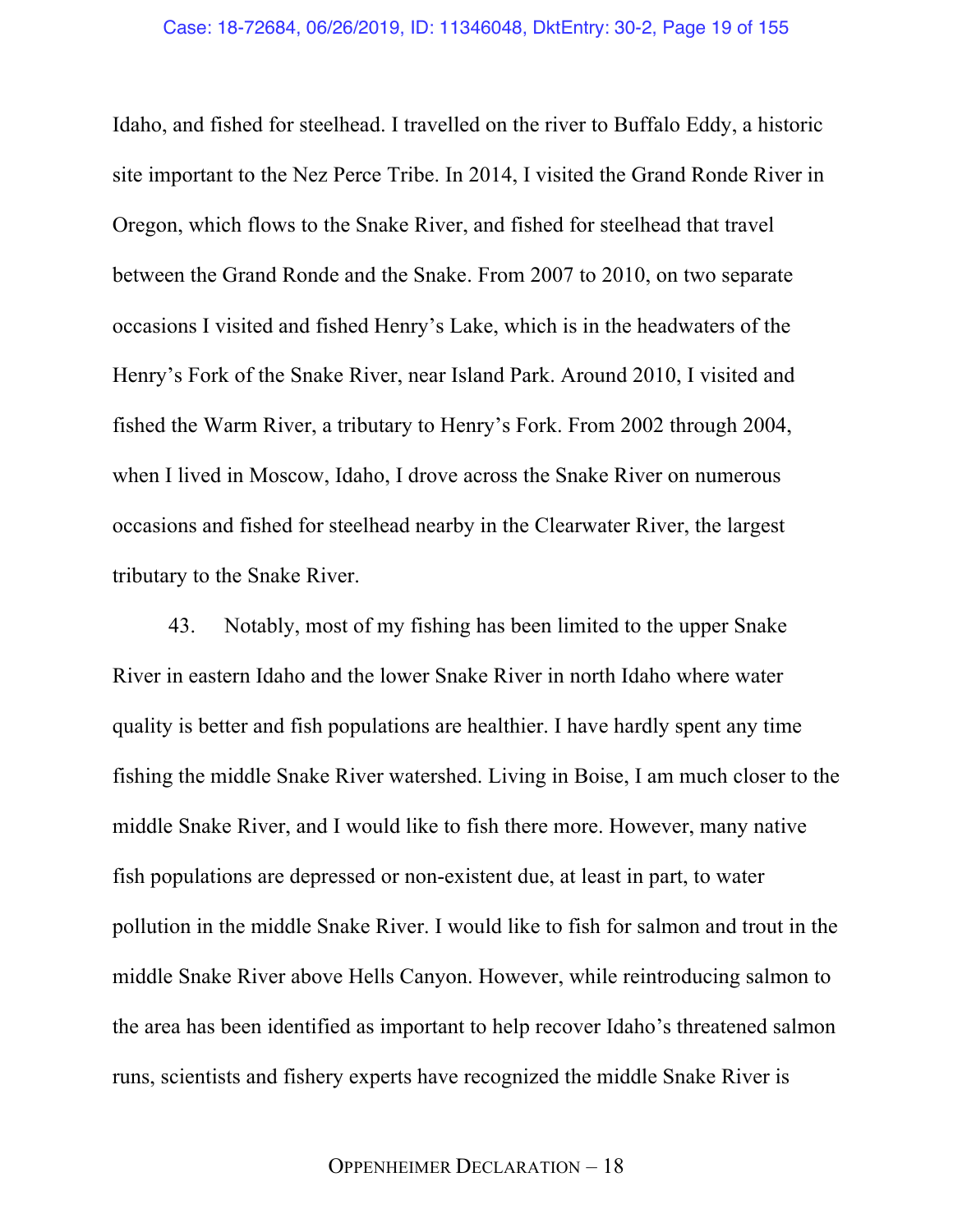currently too polluted to support salmon above Hells Canyon. Additionally, even where there are fish to catch in the middle Snake River, many are unsafe for human consumption. Not far from Boise, where the middle Snake River enters Hells Canyon, the River is so polluted with mercury and other harmful pollutants that the State of Idaho issues fish consumption advisories warning people not to eat fish caught there.

44. I am harmed personally, and ICL is directly harmed, by EPA's approval of the IDPES program, because the program fails to protect and restore the Snake River to the degree required by the CWA.

45. As already explained above, the IPDES program does not give the State the full suite of civil and criminal enforcement authority called for under the CWA. This interferes with the State's ability to pursue enforcement against violators and reduces the deterrent effect of the CWA's enforcement provisions. As a result, there will likely be more unauthorized discharges to the Snake River without NPDES permits, or without complying with the terms of those permits. Unpermitted discharges interfere with ICL's key organizational goal to make the Snake River swimmable and fishable, degrade my experiences on the Snake River, and prevent me from fishing, wading, and swimming in the Snake River. Additionally, ICL already expends funds to protect the Snake River from unpermitted pollution discharges, and under the IPDES program, ICL will have to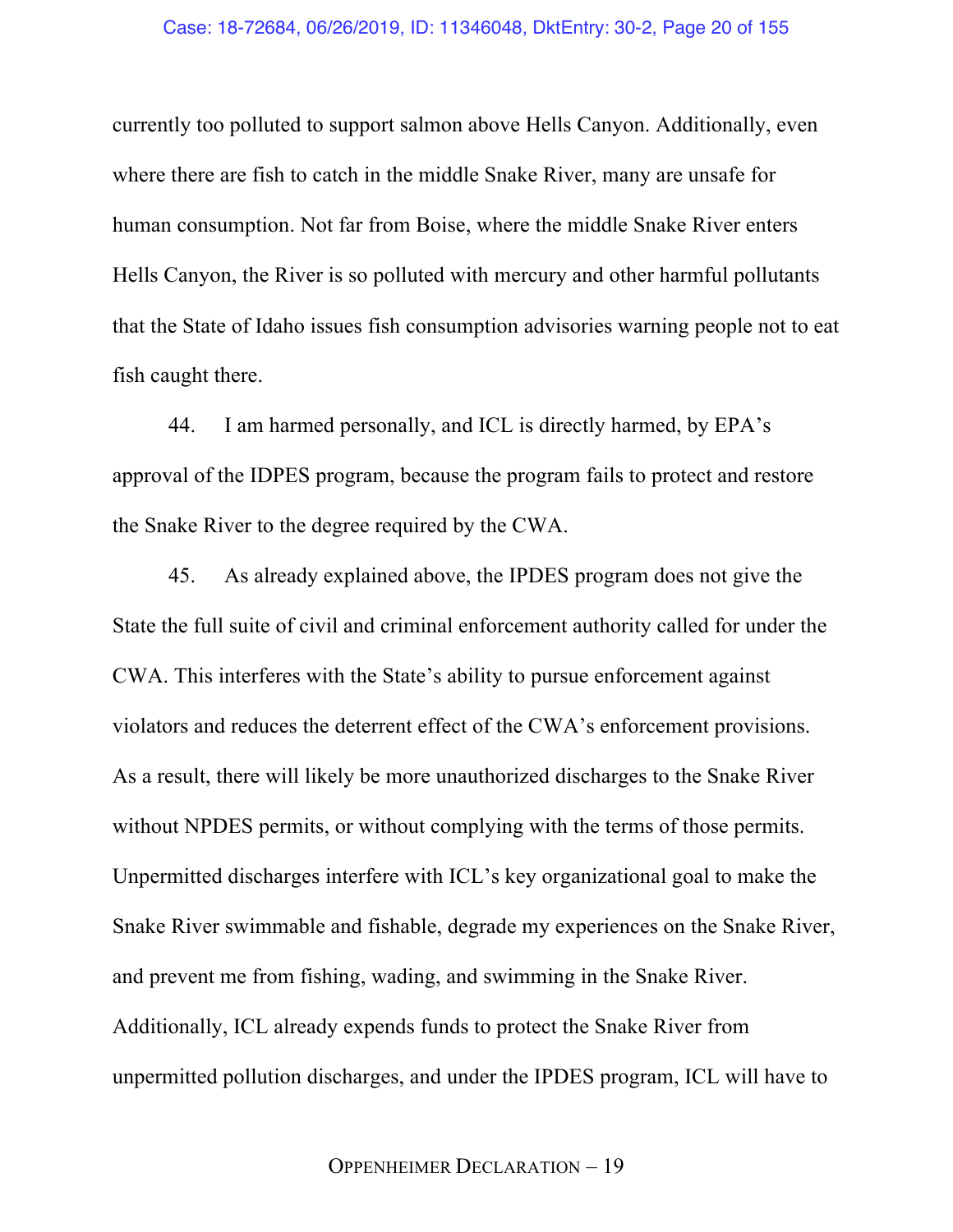spend even more funds to investigate and enforce the CWA. This will take away from ICL's ability to fund other organizational priorities.

46. ICL and I are also harmed by EPA's approval of the IPDES program because EPA effectively authorized ISDA to run the NPDES program for CAFOs in Idaho without following the CWA's requirements. The IPDES program, as approved by EPA, ostensibly delegates NPDES permitting authority to IDEQ. However, EPA knew when it approved the program that in reality ISDA will run most of the NPDES program for CAFOs in Idaho. Without following the CWA's requirements for authorizing the CAFO NPDES program to ISDA, there are no assurances that ISDA's program meets the minimum requirements of the CWA and will result in adequate permitting, public participation, information disclosure, monitoring, and enforcement against CAFOs.

47. This is particularly concerning given the proliferation of CAFOs in Idaho on and near the Snake River and the massive quantities of pollutants they generate. Without adequately regulating CAFOs throughout the middle Snake River, ICL cannot achieve its Snake River Campaign goal of making the Snake River fishable and swimmable, and ICL will have to expend funds and other resources to address CAFO pollution, diverting funds from other organizational priorities. Additionally, my experiences visiting the Snake River will be degraded.